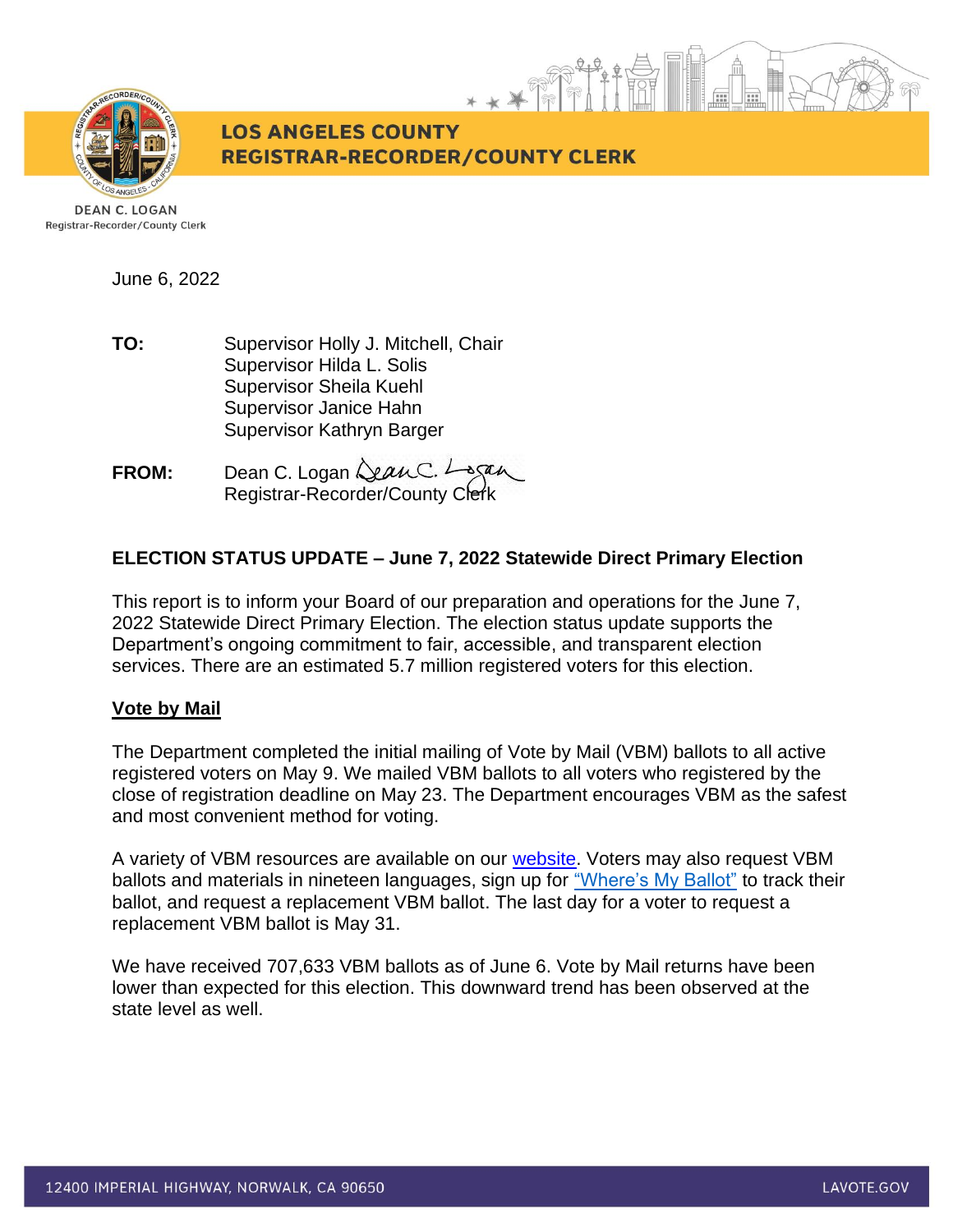### **Vote by Mail Ballot Return Options**

Voters have three options for returning a VBM ballot:

- (A)Ballot Drop Box: There are 400 Ballot Drop Box locations established for this election. Most locations are accessible 24-hours with some locations limited to regular business hours. Included in every VBM packet is a list of the six (6) nearest Ballot Drop Box locations to that registered voter. Additionally, voters can find a Ballot Drop Box near them by using the locator tool on our [website.](https://locator.lavote.gov/locations/vbm?culture=en) Voters may return their VBM ballot at any Ballot Drop Box up to 8:00 PM on Election Day. Ballots are retrieved daily by authorized County staff.
- (B) United States Postal Service (USPS): Voters may return their VBM ballot by mail, using the postage-paid return envelope provided in their VBM packet. Ballots must be postmarked by Election Day to qualify for the election. Under a recent revision to the Elections Code, the Department can accept ballots postmarked by Election Day for up to 7 days following the date of the election.
- (C)Vote Center: Voters may drop off their completed ballot at any Vote Center. Vote Centers opened on May 28 and remain open through Election Day. Vote Centers are open from 10:00 AM – 7:00 PM daily before Election Day and 7:00 AM – 8:00 PM on Election Day (June 7). The Vote Center Locator Tool assists with finding a location and is available on our [website.](https://lavote.gov/home/voting-elections/voting-options/voting-in-person)

### **Early Voting and Election Day at Vote Centers**

Voting services are available at the Registrar-Recorder/County Clerk headquarters in Norwalk. Voters can vote in-person Monday through Friday from 8:00 AM – 5:00 PM. On Election Day (June 7), voters can vote from 7:00 AM – 8:00 PM.

A total of 642 Vote Centers located across the County are secured and scheduled for this election. The first 120 Vote Centers opened on May 28. An additional 522 Vote Centers opened on June 4. Vote Centers are open from 10:00 AM – 7:00 PM daily before Election Day and 7:00 AM – 8:00 PM on Election Day.

Votes can use the Vote Center Locator Tool to find a Vote Center. The Vote Center Locator Tool is available on our [website.](https://locator.lavote.gov/locations/vc/?id=4291&culture=en) A Vote Center Postcard was mailed to every registered voter in the language of their choice. This postcard informs voters of the nearest 11-day Vote Center and the three (3) nearest 4-day Vote Centers. Voters can go to any of the 642 Vote Centers located across the County.

Conditional Voter Registration (CVR) is a service through which any eligible voter can register and vote in the election, even after the official close of registration. CVR is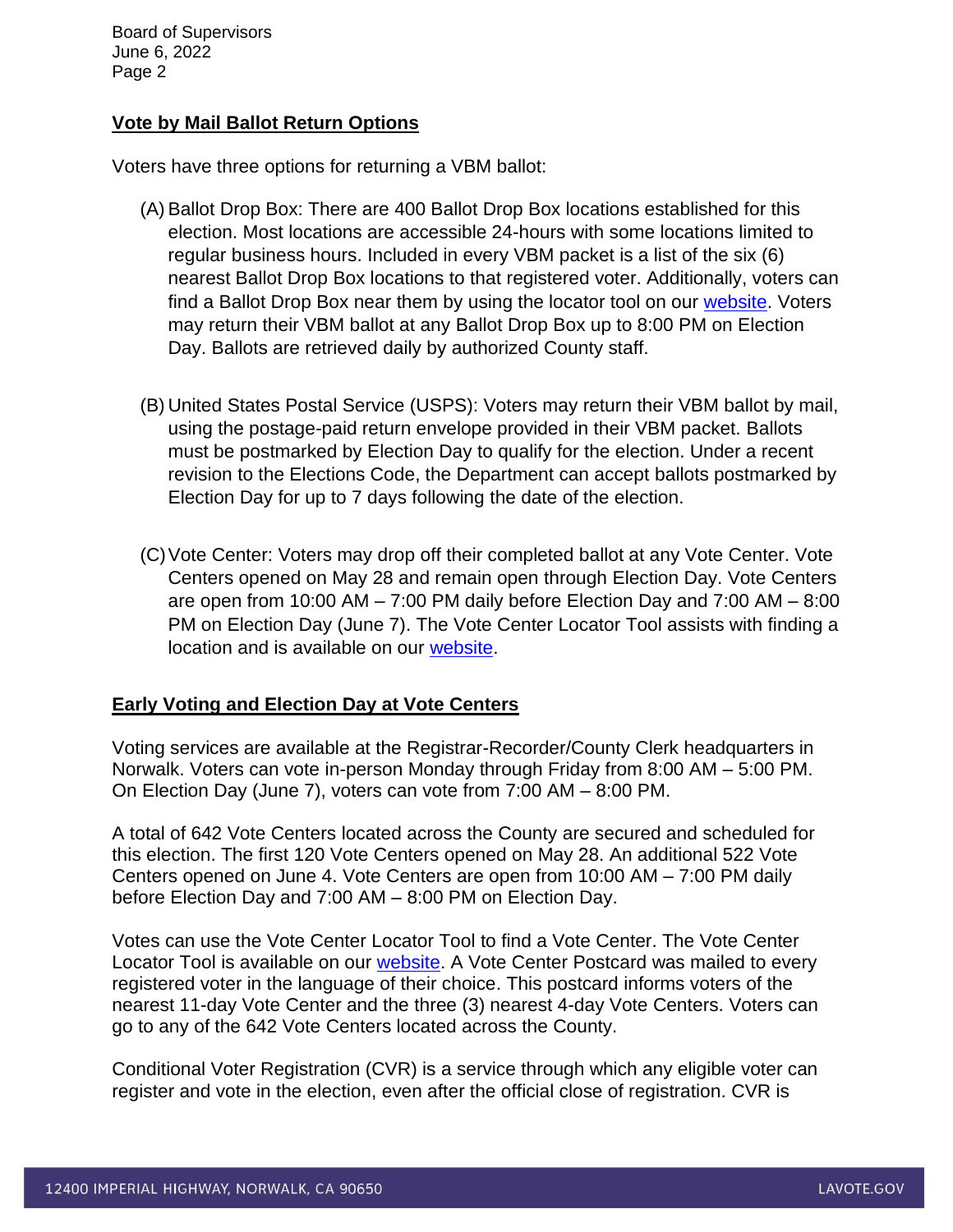available at all Vote Centers and the RR/CC headquarters. Through CVR we can ensure that eligible voters have the opportunity to participate in the election.

There have been 53,8422 voter check-ins at our Vote Centers for the period beginning May 28 through June 6.

### **Security Incidents During the Election**

We observed security incidents at some Vote Centers during this election. None of the issues have interfered with the administration of the election; however, we are tracking them and following up as necessary. We had two incidents of vandalism overnight at two Vote Centers located in two County Parks and Recreation facilities. These incidents resulted in minor damage with no interference with ballots or other sensitive materials. There was a threat made at a Vote Center in the City of Los Angeles on June 5. This incident was reported to the Los Angeles Police Department and a report was filed. The Vote Center was closed safely at the scheduled time, and all election materials were transported without issue. There was a security incident outside of our Vote by Mail operations center and that facility was in a lock down status for a period of time. The incident did not involve any employees and did not impact our operations. As a result, we increased our security presence at that location.

### **Vote Center Contingency Planning**

The RR/CC has developed an extensive and comprehensive contingency plan for this election. The following resources are available to be deployed to deal with a wide range of issues from isolated equipment issues to large-scale outages. These resources are spread across the County to ensure our ability to respond quickly to any emergent situation.

We have extensive technical and power backup teams and resources in place. These teams are critical to ensuring service continuity at our Vote Centers.

- Uninterruptible Power Supply (USP) at every Vote Center to provide short term emergency power
- 5 Backup power quick response teams in coordination with ISD
- 25 Roaming Field Support Technicians
- 5 Equipment Swap Teams
- 5 Pop-Up Teams
	- o Additional 10 Flex Vote Centers and 5 Mobile Vote Centers are available on Election Day

Extensive resilience has been built into our Vote Center Staffing Model. This model includes 715 Reservists, fully trained election workers that can be deployed to replace Vote Center Lead, Assistant Lead, or Clerks at any of our Vote Centers. Reservists enable us to maintain the necessary staffing levels needed at our Vote Centers should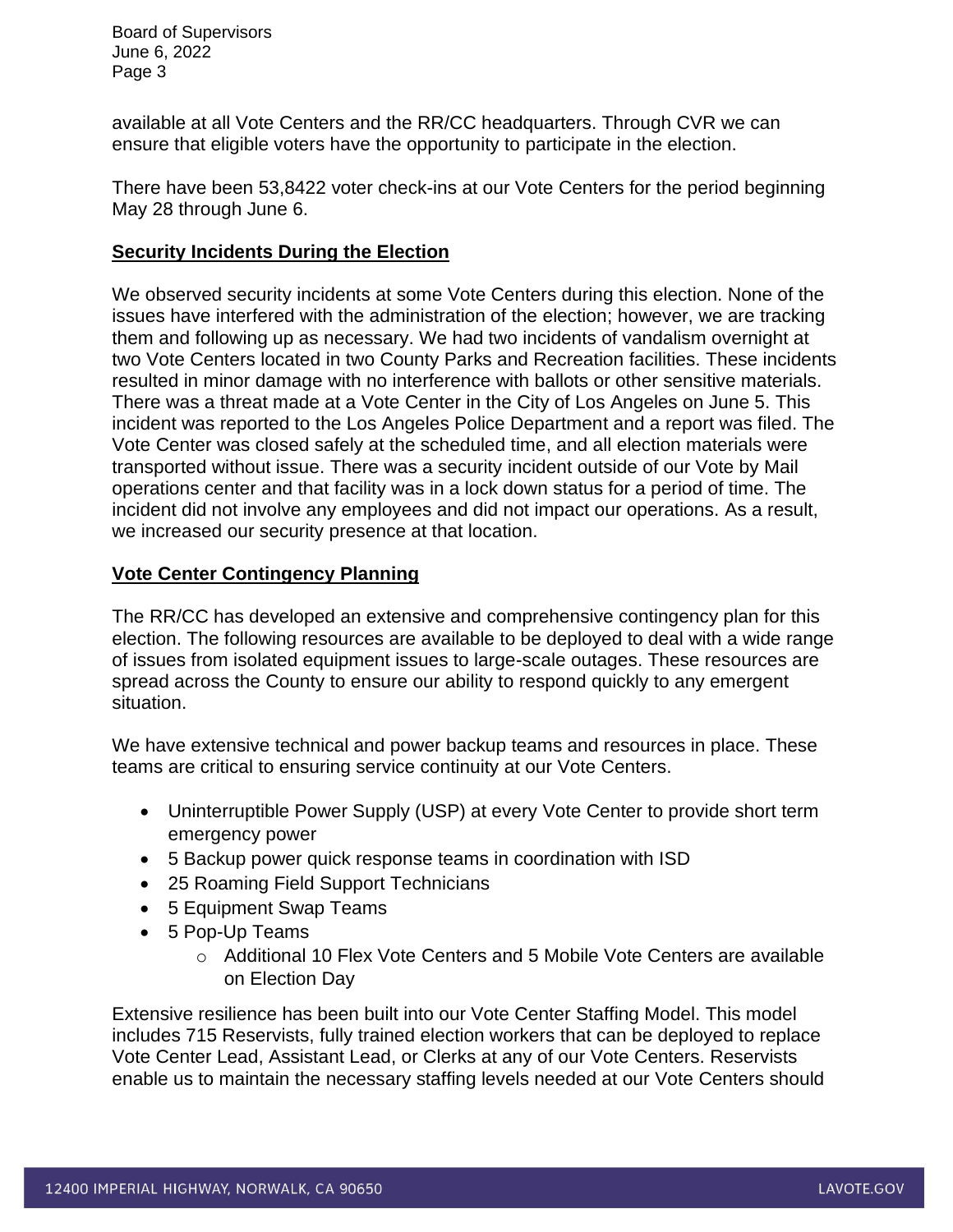staff not be available. Reservists are recruited from both the County Election Worker Program and the Community Election Worker Program.

This resource has become increasingly important in our ability to overcome staffing challenges related to the COVID-19 Pandemic. Deployment of Reservists is done through a rigorous and data-driven methodology. Staffing levels and turnout across our 642 Vote Centers are monitored in real-time as part of this process. We have deployed 126 Reservists so far to fill vacancies that were created before and during the voting period. We will continue to utilize Reservists for future elections and will do everything we can to ensure we are able to recruit at the level needed to support the election.

### **Summit of the Americas Impact**

Our office is monitoring for potential impacts on our operations resulting from the Summit of the Americas taking place from June 6 - 10. The only potential impacts so far are related to road and ramp closures; although we worked with the City of Los Angeles to identify all Vote Centers and Vote by Mail Drop Boxes and there is no disruption anticipated. There are no planned outages or schedule changes to public transit. Public transit routes may be subject to detours for routes impacted by the street and ramp closures. Additional information on transportation impacts caused by the Summit can be found [here.](https://www.lamayor.org/city-los-angeles-host-ix-summit-americas-june-6-10-2022)

### **Flex Vote Centers at Century Women's Detention Center**

Our Flex Vote Centers were able to return to the Century Women's Detention Center to provide in-person voting services to incarcerated voters on June 4 and June 5. This marked the first time we were able to return since the onset of the pandemic. Our Flex Vote Centers have all the services available at a Vote Center including Conditional Voter Registration, which was utilized by several voters at the detention center. The service was well received by the voters and the Sheriff's Department. We look forward to continuing and expanding this program for the November Election. The RR/CC has a Vote by Mail service available to all registered voters who are presently incarcerated.

### **Vote Center Services for Voters Experiencing Homelessness**

The RR/CC continues to provide access to voting services for voters experiencing homelessness. A residential address is not required to register to vote in California, and we have systems in place to ensure access to the ballot regardless of one's housing status. Voters may register at a shelter or other services provider and may also register using cross streets as a geographic reference point. There are currently 7,012 voters registered at either a homeless shelter or cross streets.

Conditional Voter Registration is available to all voters including those without a residential address. Our office has developed a precincting tool that ensures all voters have access to the appropriate federal, state, and local contests.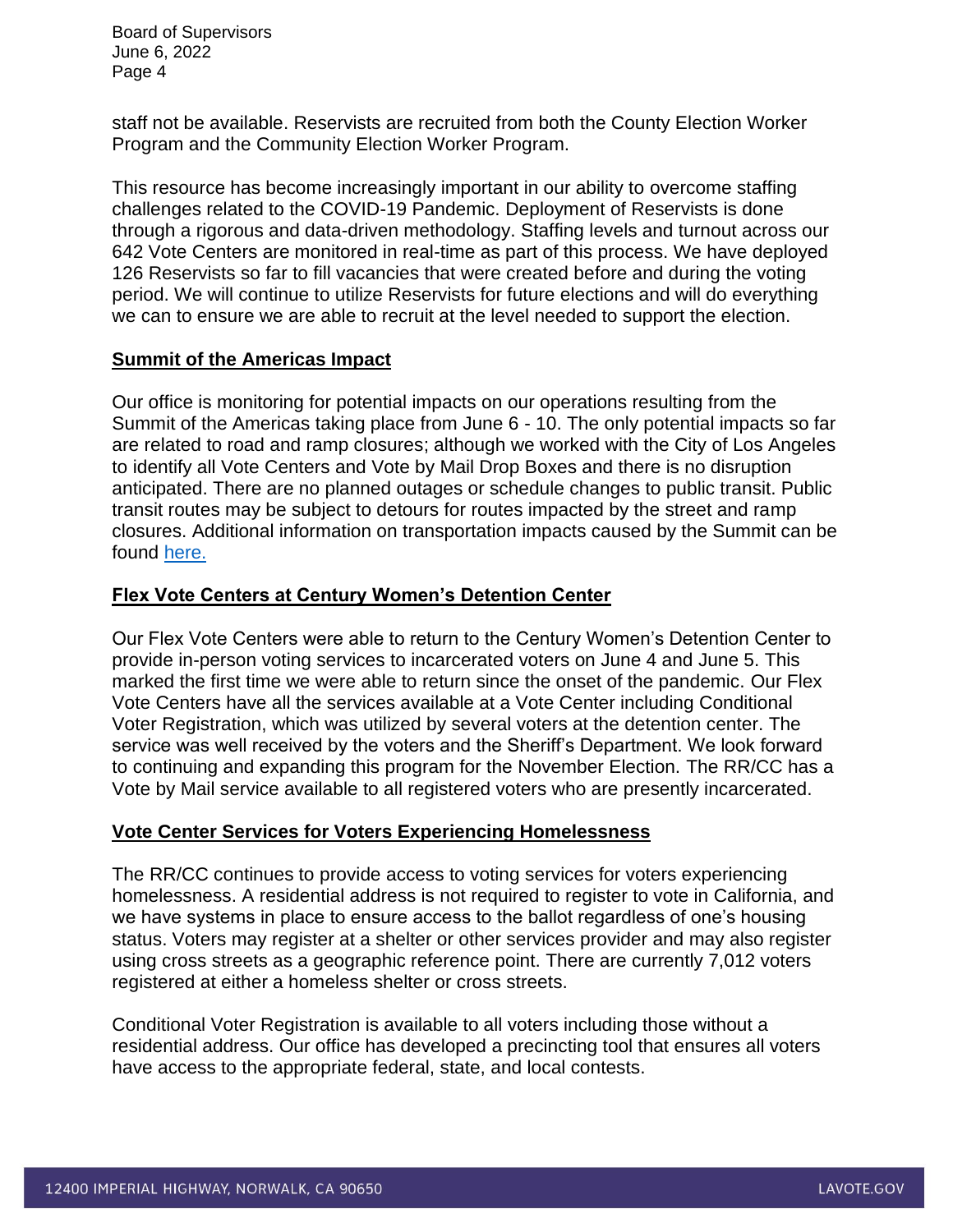# **Los Angeles County Safe Election Plan at Vote Centers**

The Los Angeles County "Safe Election Plan" aligns with California's "Election Administration Guidance under COVID-19." This plan was developed in consultation with relevant health authorities using the best public health information available, including guidance from the U.S. Centers for Disease Control and Prevention (CDC) and California public health officials.

The following guidelines are implemented at all vote centers:

- Voters are encouraged to wear a face mask inside the Vote Center. Masks are strongly encouraged for all election workers, and higher quality masks such as N95/KN95 masks are provided.
- A Stop Station will be present at the entrance of each Vote Center. Personal protective equipment such as masks and hand sanitizer will be available for the public.
- Social distancing will be encouraged while in line and in the voting area.
- All Electronic Pollbooks and Ballot Marking Devices will be sanitized after each use.
- Curbside voting will continue to be available for any voter who is unable to enter the Vote Center.

# **Vaccination Mandate Tracking and Enforcement**

In compliance with your Board's COVID-19 Vaccination Mandate, the Department ensures that all community election workers are vaccinated. All community election workers are required to provide proof of vaccination via email at [ElectionWorkerVerification@rrcc.lacounty.gov](mailto:ElectionWorkerVerification@rrcc.lacounty.gov) or in person. All other Election Workers for this election are County employees deployed as Disaster Service Workers (DSW) who are fully compliant with the Board's adopted vaccination mandate.

### **Departmental Resources and Contacts**

### **Tools for Voters**

The most important tool for voters is our website [www.lavote.gov.](http://www.lavote.gov/) Here they can check if they are registered to vote; check the status of their Vote by Mail Ballot (VBM); find a Vote Center or Ballot Drop Box; access their Interactive Sample Ballot, and follow live election results on Election Night. We encourage you to share these resources with voters who call your office. Key tools for this election include:

*Voter Information Page:* This can be found on our website under [Find](http://www.lavote.gov/home/voting-elections/current-elections/find-my-election-information)  [My Election Info.](http://www.lavote.gov/home/voting-elections/current-elections/find-my-election-information) This page helps voters check their registration status, look up their sample ballot, and access other helpful election information.